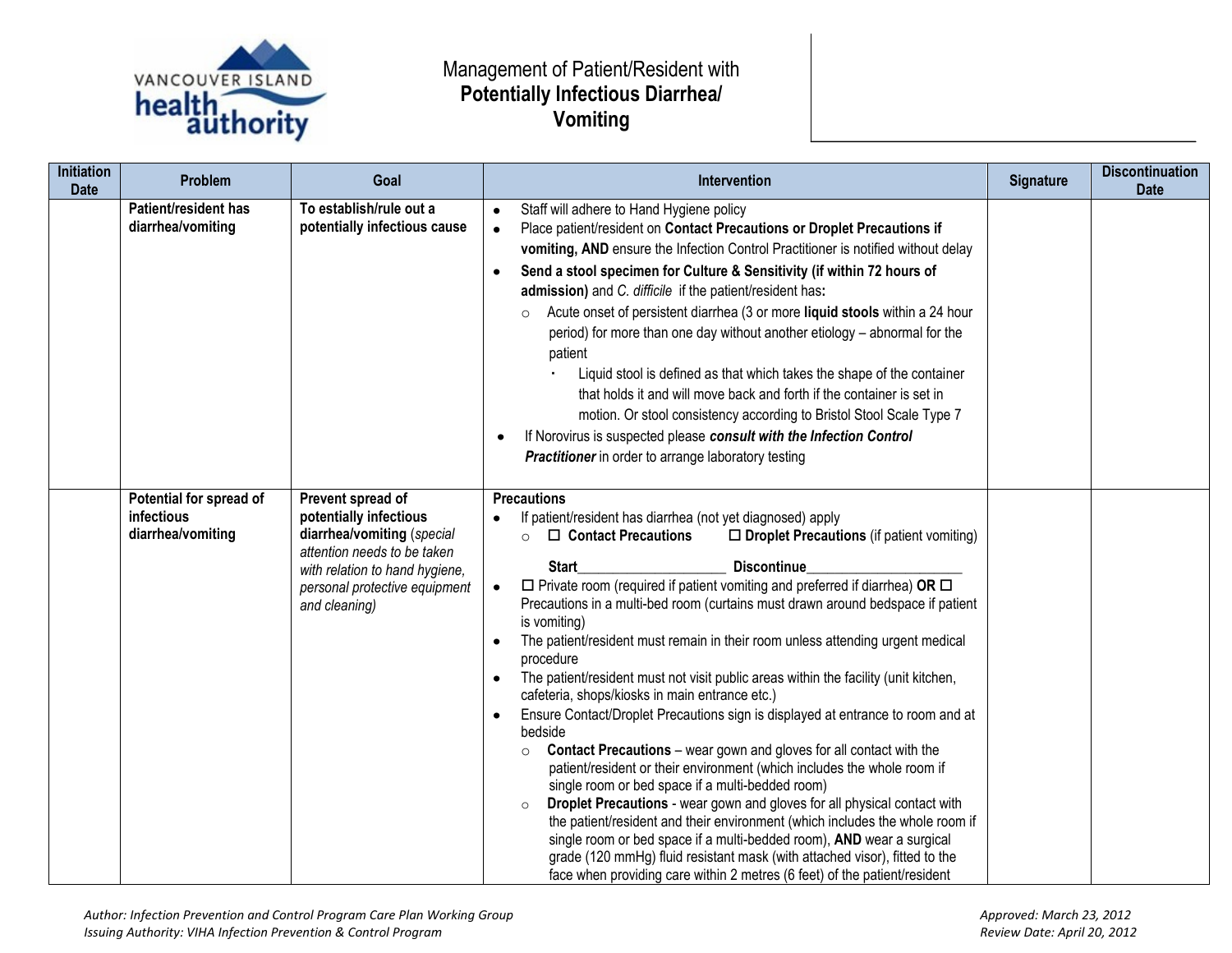| <b>Initiation</b><br><b>Date</b> | Problem                    | Goal                                                                                                                                                                    | Intervention                                                                                                                                                                                                                                                                                                                                                                                                                                                                                                                                                                                                                                                                                                                                                        | Signature | <b>Discontinuation</b><br><b>Date</b> |
|----------------------------------|----------------------------|-------------------------------------------------------------------------------------------------------------------------------------------------------------------------|---------------------------------------------------------------------------------------------------------------------------------------------------------------------------------------------------------------------------------------------------------------------------------------------------------------------------------------------------------------------------------------------------------------------------------------------------------------------------------------------------------------------------------------------------------------------------------------------------------------------------------------------------------------------------------------------------------------------------------------------------------------------|-----------|---------------------------------------|
|                                  |                            |                                                                                                                                                                         | Dedicate patient/resident toilet facilities and attach patient/resident identification<br>(e.g. MRN & Bed#)<br>Dedicate equipment to the patient/resident and attach patient/resident identifier.<br>Equipment not dedicated must be thoroughly decontaminated before being<br>removed from the patient/resident's bed-space to be used by another<br>patient/resident<br>Linen, garbage and dishes are treated as routine<br>$\bullet$<br>Housekeeping<br>On discharge or transfer from the room, or discontinuation of precautions, notify<br>housekeeping that a thorough terminal clean must be completed (to include the<br>removal and laundering of the curtains)<br>Housekeeping shall remove Precaution Sign on completion of designated Facility<br>clean |           |                                       |
|                                  |                            | To prevent the spread of<br>potentially infectious<br>diarrhea/vomiting and<br>reduce the risk of<br>transmission associated<br>with out of room procedures<br>or tests | A diagnosis of potentially infectious diarrhea/vomiting must not delay or inhibit<br>any procedure or test required for the acute care of the patient/resident<br>o Non-urgent procedures or tests should be postponed until cessation of<br>patient's symptoms,<br>However, if the test or treatment can be provided in the patient room this<br>$\circ$<br>should be the first consideration<br>Notify the receiving department in advance of the type of additional precautions<br>and cleaning required<br>Notify transport staff of additional precautions required<br>$\bullet$                                                                                                                                                                               |           |                                       |
|                                  |                            | Encourage patient/residents<br>with hand hygiene                                                                                                                        | Hand washing is extremely important for staff, visitors and patient/residents,<br>$\bullet$<br>especially before meals and after using the toilet<br>Teach patient/resident correct procedure to wash hands and when to perform<br>hand hygiene<br>Ensure patient/resident information leaflet: Hand Hygiene is given to the<br>patient/resident/visitors                                                                                                                                                                                                                                                                                                                                                                                                           |           |                                       |
|                                  |                            | To prevent spread of<br>potentially infectious<br>diarrhea/vomiting and<br>reduce the risk of<br>transmission associated<br>with visitors                               | Visitors must be directed to decontaminate their hands on entering and leaving<br>$\bullet$<br>the patient/resident room<br>Visitors must wear gown and gloves/surgical grade mask (120 mmHg) with<br>$\bullet$<br>attached visor in addition to hand washing if providing close personal care<br>Visitors must wear surgical grade mask (120 mmHg) with attached visor in<br>$\bullet$<br>addition to hand washing if visiting within 2 meters (6 feet) of patient/resident<br>Visitors must not visit public areas within the facility (unit kitchen, cafeteria, etc.)<br>$\bullet$<br>and must not use the patient/resident bathroom.<br>Visitor must not visit any other patient/resident room                                                                  |           |                                       |
|                                  | <b>Infectious Diarrhea</b> | <b>Treatment of infection</b>                                                                                                                                           | The Most Responsible Physician to coordinate treatment regimen and may wish<br>$\bullet$                                                                                                                                                                                                                                                                                                                                                                                                                                                                                                                                                                                                                                                                            |           |                                       |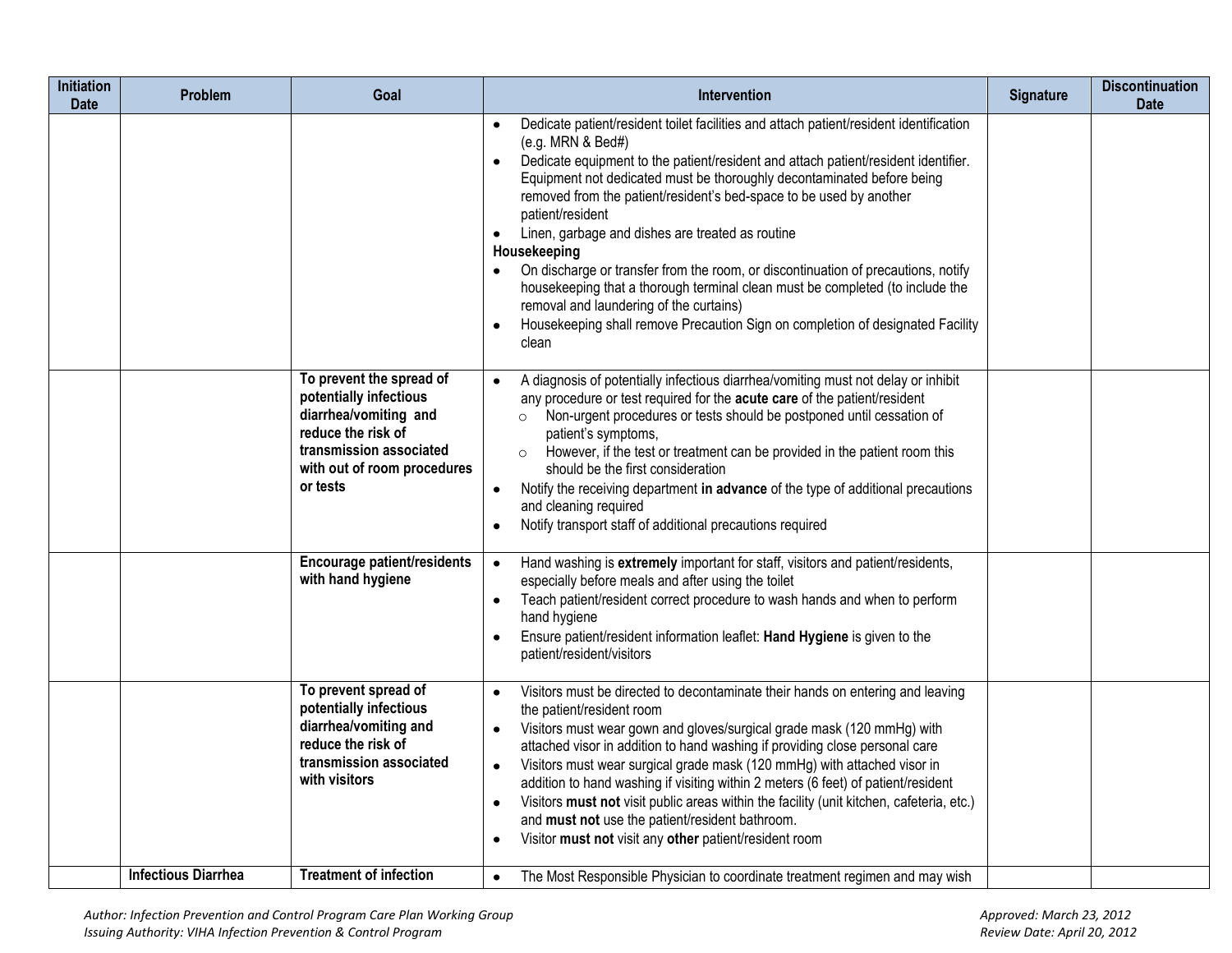| <b>Initiation</b><br><b>Date</b> | Problem                                     | Goal                                                                                     | Intervention                                                                                                                                                                                                                                                                                                                                                                                                                                                                                             | Signature | <b>Discontinuation</b><br><b>Date</b> |
|----------------------------------|---------------------------------------------|------------------------------------------------------------------------------------------|----------------------------------------------------------------------------------------------------------------------------------------------------------------------------------------------------------------------------------------------------------------------------------------------------------------------------------------------------------------------------------------------------------------------------------------------------------------------------------------------------------|-----------|---------------------------------------|
|                                  |                                             |                                                                                          | to discuss with Infection Prevention and Control ID Physician and Pharmacy<br>Avoid anti-diarrheal agents (as may prolong clinical symptoms)<br>$\bullet$<br>Observe and document progression or recurrence of symptoms in<br>patient/resident chart and utilizing approved Bristol stool chart for standardization                                                                                                                                                                                      |           |                                       |
|                                  | <b>Management of</b><br>persistent diarrhea | <b>Identify infection status</b>                                                         | If previous culture & sensitivity and/or Norovirus and/or C. diff stool sample are<br>$\bullet$<br>negative, and diarrhea persists and is highly suspicious of C. diff based on<br>frequency, consistency, and smell, maintain precautions and send supplemental<br>stool sample which is done at least 48 hours after first specimen for C.diff. No<br>subsequent testing is done if results are negative.<br>Maintain contact/droplet precautions for ongoing diarrhea /vomiting not yet<br>diagnosed  |           |                                       |
|                                  | <b>Discontinuation of</b><br>precautions    | To discontinue precautions<br>at the appropriate time                                    | Please refer to Table 10: Procedure for Discontinuing Additional Precautions in<br>the Infection Prevention and Control Manual and discuss potential removal of ARO<br>flag with Infection Control Practitioner                                                                                                                                                                                                                                                                                          |           |                                       |
|                                  |                                             |                                                                                          | Patient/resident may be removed from Contact/Droplet precautions following<br>48 hours without diarrhea and after formed/normalized stool whether or not<br>treatment is on-going or was initiated                                                                                                                                                                                                                                                                                                       |           |                                       |
|                                  |                                             |                                                                                          | Date of first formed/normalized stools:<br>$~\sim$ AND/OR $~\sim$<br>Patient/resident may be removed from Droplet precautions 48 hours after<br>last emesis                                                                                                                                                                                                                                                                                                                                              |           |                                       |
|                                  |                                             |                                                                                          | Most Responsible Nurse notifies Housekeeping a clean is required according to<br>current VIHA Guidelines                                                                                                                                                                                                                                                                                                                                                                                                 |           |                                       |
|                                  |                                             |                                                                                          | If precautions are discontinued prior to patient/resident discharge, ensure:<br>Patient/resident is helped into a clean gown/pyjamas and housecoat<br>$\circ$<br>Hand hygiene is performed and the patient/resident brought out of room<br>$\circ$<br>The bedspace/room requires a terminal clean<br>$\circ$<br>If possible, the patient/resident is showered or bathed and clean<br>$\circ$<br>gown/pyjamas and housecoat is donned and the bathroom is cleaned<br>according to current VIHA Guidelines |           |                                       |
|                                  |                                             |                                                                                          | Patient/resident is helped into a clean gown/pyjamas and housecoat<br>$\circ$<br>Once bedspace/room has been cleaned by housekeeping in a timely manner,<br>precautions can be formally discontinued, sign will be removed from entrance to<br>room and at bedside by housekeeping and the patient/resident may return                                                                                                                                                                                   |           |                                       |
|                                  | <b>Discharge Planning</b>                   | Ensure discharge of the<br>patient/resident is done in a<br>manner to ensure the risk of | May discharge home or transfer to another facility<br>Must inform Infection Control Practitioner of any transfers/discharges<br>Must inform receiving caregivers or receiving agency of precautions and                                                                                                                                                                                                                                                                                                  |           |                                       |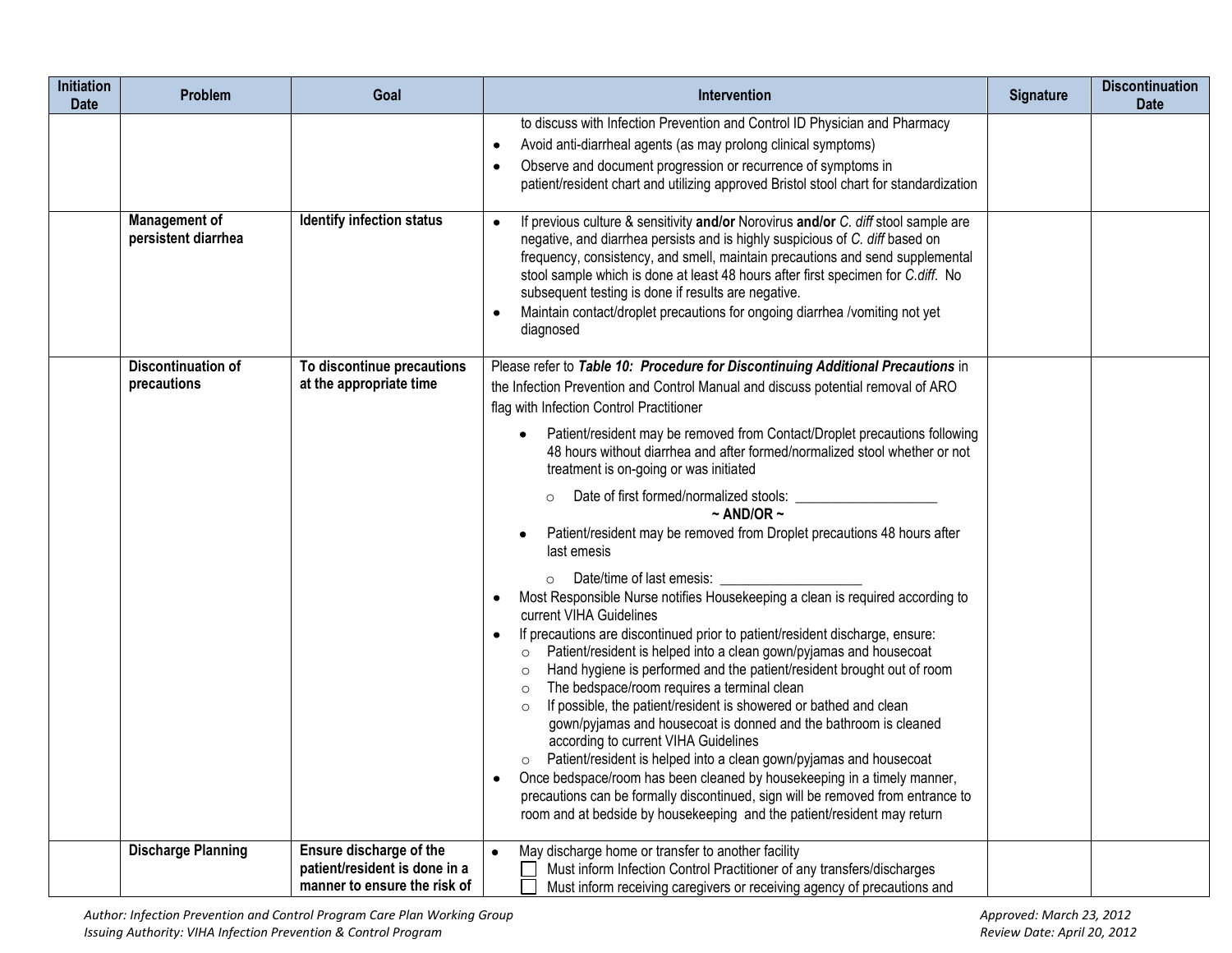| <b>Initiation</b><br><b>Date</b>                     | <b>Problem</b>                                                                                                                                                                                      | Goal | Intervention | Signature | <b>Discontinuation</b><br><b>Date</b> |
|------------------------------------------------------|-----------------------------------------------------------------------------------------------------------------------------------------------------------------------------------------------------|------|--------------|-----------|---------------------------------------|
|                                                      | transmission is reduced,<br>course of treatment<br>Must inform transport services of any precautions required<br>and the receiving facility is<br>fully aware of the<br>patient/residents diagnosis |      |              |           |                                       |
| See also the Infection Prevention and Control Manual |                                                                                                                                                                                                     |      |              |           |                                       |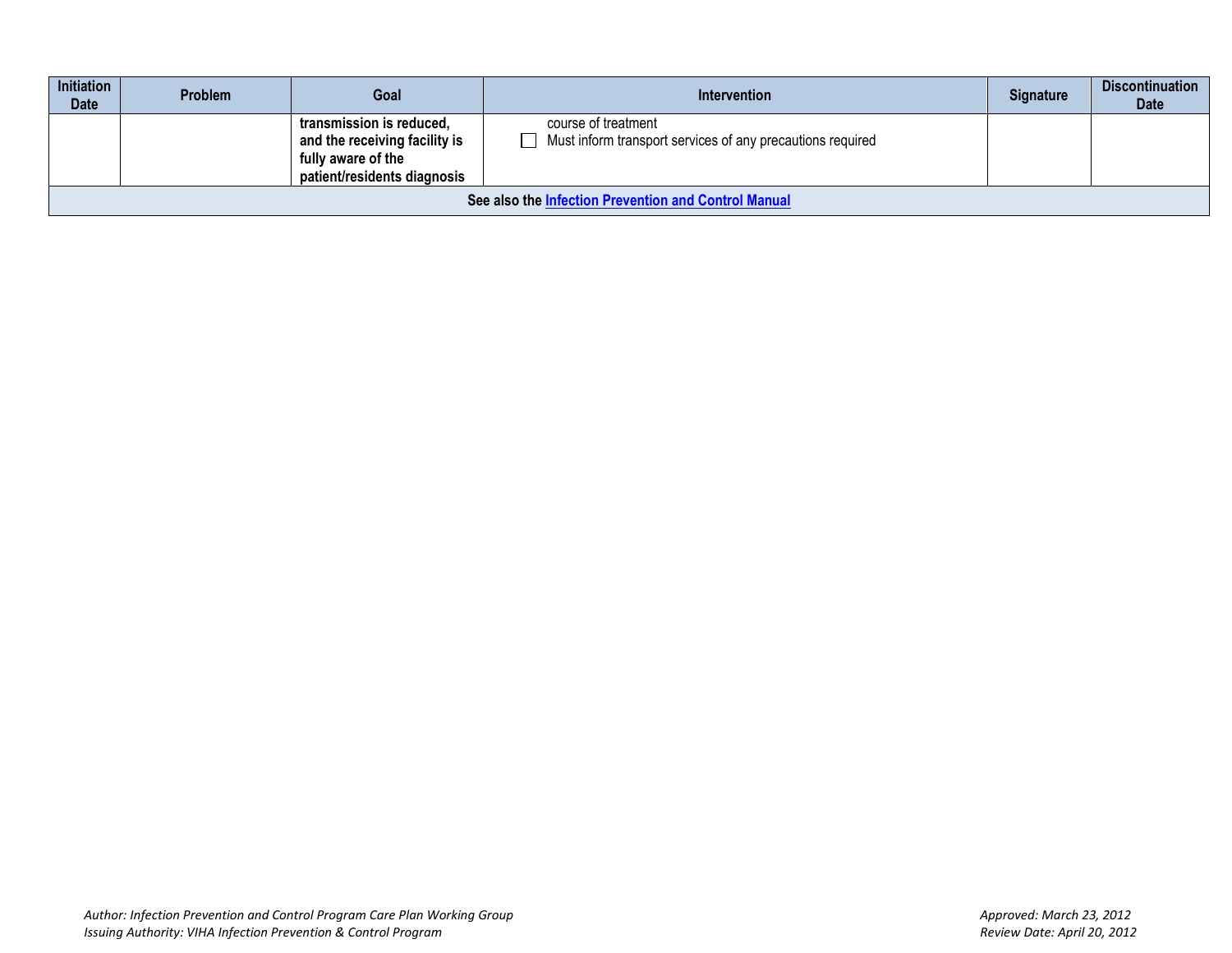

## **BRISTOL STOOL CHART**

|                         |                      | Addressograph                                                                                                                                             |                                                                                                              |                                                      |                                                                                                    |
|-------------------------|----------------------|-----------------------------------------------------------------------------------------------------------------------------------------------------------|--------------------------------------------------------------------------------------------------------------|------------------------------------------------------|----------------------------------------------------------------------------------------------------|
| <b>DATE</b><br>(D/M/YY) | <b>TIME</b><br>(hrs) | <b>VOLUME</b><br>(insert number)<br>1) $<$ 1/2 cup<br>$2)$ > $\frac{1}{2}$ cup to 1 cup<br>3) 1 cup to 1 $\frac{1}{2}$ cups<br>4) Other (please describe) | Colour<br>(insert letter)<br>Br-Brown<br>Y-yellow<br>G-Green<br><b>BI-Black</b><br>O-Other (please describe) | <b>ODOUR</b><br>(Yes/No)<br>If "Yes" please describe | <b>BRISTOL</b><br><b>STOOL</b><br><b>CHART</b><br><b>NUMBER</b><br>(see reverse<br>side for chart) |
|                         |                      |                                                                                                                                                           |                                                                                                              |                                                      |                                                                                                    |
|                         |                      |                                                                                                                                                           |                                                                                                              |                                                      |                                                                                                    |
|                         |                      |                                                                                                                                                           |                                                                                                              |                                                      |                                                                                                    |
|                         |                      |                                                                                                                                                           |                                                                                                              |                                                      |                                                                                                    |
|                         |                      |                                                                                                                                                           |                                                                                                              |                                                      |                                                                                                    |
|                         |                      |                                                                                                                                                           |                                                                                                              |                                                      |                                                                                                    |
|                         |                      |                                                                                                                                                           |                                                                                                              |                                                      |                                                                                                    |
|                         |                      |                                                                                                                                                           |                                                                                                              |                                                      |                                                                                                    |
|                         |                      |                                                                                                                                                           |                                                                                                              |                                                      |                                                                                                    |
|                         |                      |                                                                                                                                                           |                                                                                                              |                                                      |                                                                                                    |
|                         |                      |                                                                                                                                                           |                                                                                                              |                                                      |                                                                                                    |
|                         | *see reverse         |                                                                                                                                                           |                                                                                                              |                                                      |                                                                                                    |